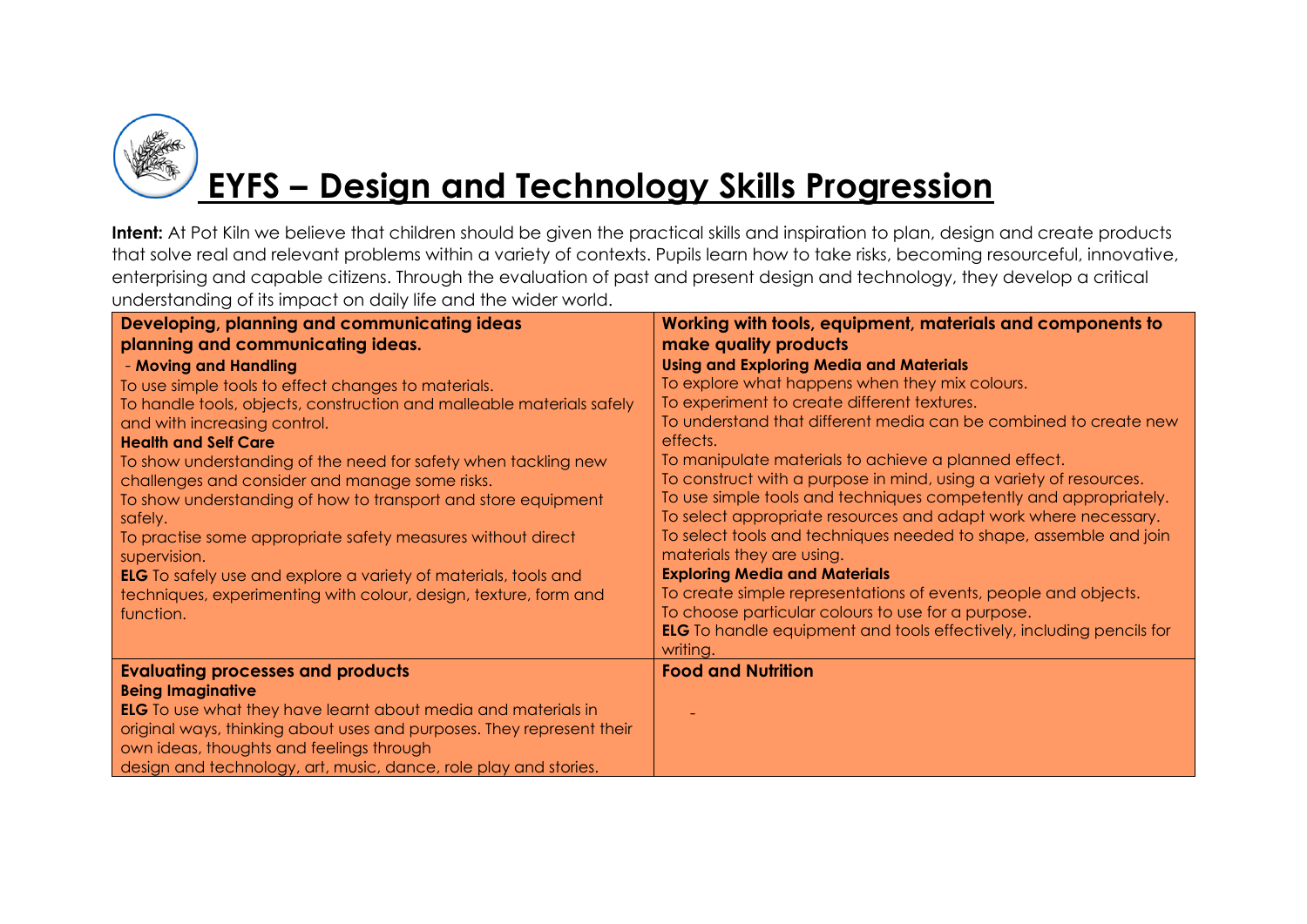

### **Year 1 – Design and Technology Skills Progression**

| Developing, planning and communicating ideas<br>planning and communicating ideas.                                                                                                                                                                                                                                                              | Working with tools, equipment, materials and components to<br>make quality products                                                                                                                                                                                                                                                                                                                             |
|------------------------------------------------------------------------------------------------------------------------------------------------------------------------------------------------------------------------------------------------------------------------------------------------------------------------------------------------|-----------------------------------------------------------------------------------------------------------------------------------------------------------------------------------------------------------------------------------------------------------------------------------------------------------------------------------------------------------------------------------------------------------------|
| - Draw on their own experience to help generate ideas<br>- Suggest ideas and explain what they are going to do<br>- Identify a target group for what they intend to design<br>and make<br>- Model their ideas in card and paper<br>- Develop their design ideas applying findings from their<br>earlier research                               | Make their design using appropriate techniques<br>With help measure, mark out, cut and shape a range of<br>materials<br>Use tools e.g. scissors and a hole punch safely<br>Assemble, join and combine materials and components<br>$\equiv$<br>together using a variety of temporary methods e.g.<br>glues or masking tap<br>Use simple finishing techniques to improve the<br>appearance of their product       |
| <b>Evaluating processes and products</b>                                                                                                                                                                                                                                                                                                       | <b>Food and Nutrition</b>                                                                                                                                                                                                                                                                                                                                                                                       |
| Evaluate their product by discussing how well it works in<br>relation to the purpose<br>Evaluate their products as they are developed,<br>$\overline{\phantom{a}}$<br>identifying strengths and possible changes they might<br>make<br>Evaluate their product by asking questions about what<br>they have made and how they have gone about it | use the basic principles of a healthy and varied diet to<br>prepare dishes<br>understand where food comes from.<br>Select and use appropriate fruit and vegetables,<br>processes and tools<br>Use basic food handling, hygienic practices and<br>personal hygiene<br>Use simple tools with help to prepare food safely.<br>Talk about the food they eat at home and begin to<br>discuss what healthy foods are. |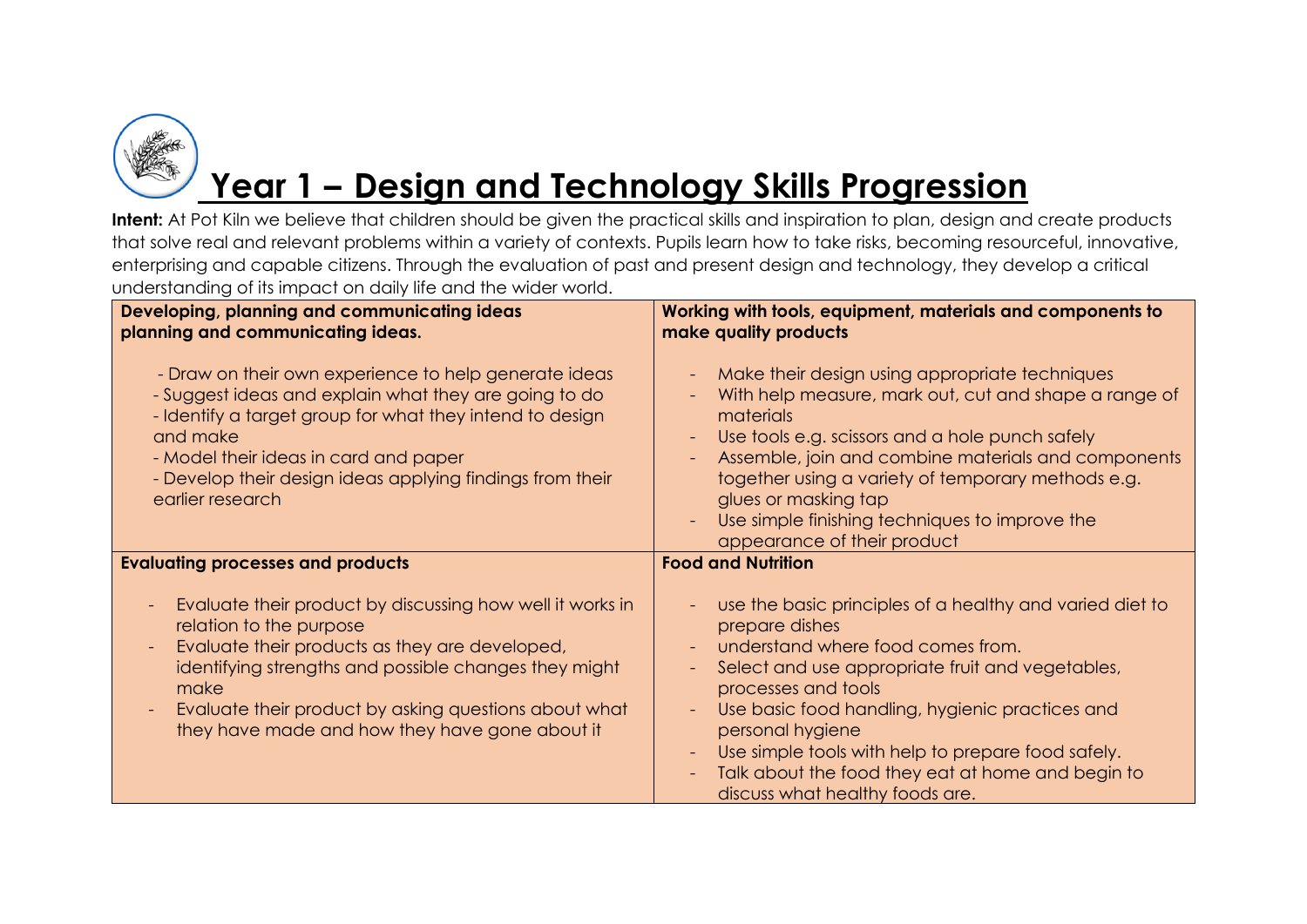

### **Year 2 – Design and Technology Skills Progression**

| Developing, planning and communicating ideas<br>planning and communicating ideas.                                                                                                                                                                                                                                      | Working with tools, equipment, materials and components to<br>make quality products                                                                                                                                                                                                                                                                                                              |
|------------------------------------------------------------------------------------------------------------------------------------------------------------------------------------------------------------------------------------------------------------------------------------------------------------------------|--------------------------------------------------------------------------------------------------------------------------------------------------------------------------------------------------------------------------------------------------------------------------------------------------------------------------------------------------------------------------------------------------|
| - Generate ideas by drawing on their own and other<br>people's experiences<br>- Develop their design ideas through discussion,<br>observation, drawing and modelling<br>- Identify a purpose for what they intend to design and<br>make<br>- Identify simple design criteria<br>- Make simple drawings and label parts | Begin to select tools and materials; use vocab' to name<br>and describe them<br>Measure, cut and score with some accuracy<br>Use hand tools safely and appropriately<br>Assemble, join and combine materials in order to make<br>a product<br>Cut, shape and join fabric to make a simple garment.<br>$\sim$ .<br>Use basic sewing techniques<br>Choose and use appropriate finishing techniques |
| <b>Evaluating processes and products</b>                                                                                                                                                                                                                                                                               | <b>Food and Nutrition</b>                                                                                                                                                                                                                                                                                                                                                                        |
| Evaluate against their design criteria<br>$\blacksquare$<br>- Evaluate their products as they are developed,<br>$\equiv$<br>identifying strengths and possible changes they might<br>make<br>- Talk about their ideas, saying what they like and dislike<br>$\blacksquare$<br>about them                               | Follow safe procedures for food safety and hygiene<br>Understand that food needs to be farmed, grown or<br>caught.<br>use the basic principles of a healthy and varied diet to<br>prepare dishes                                                                                                                                                                                                 |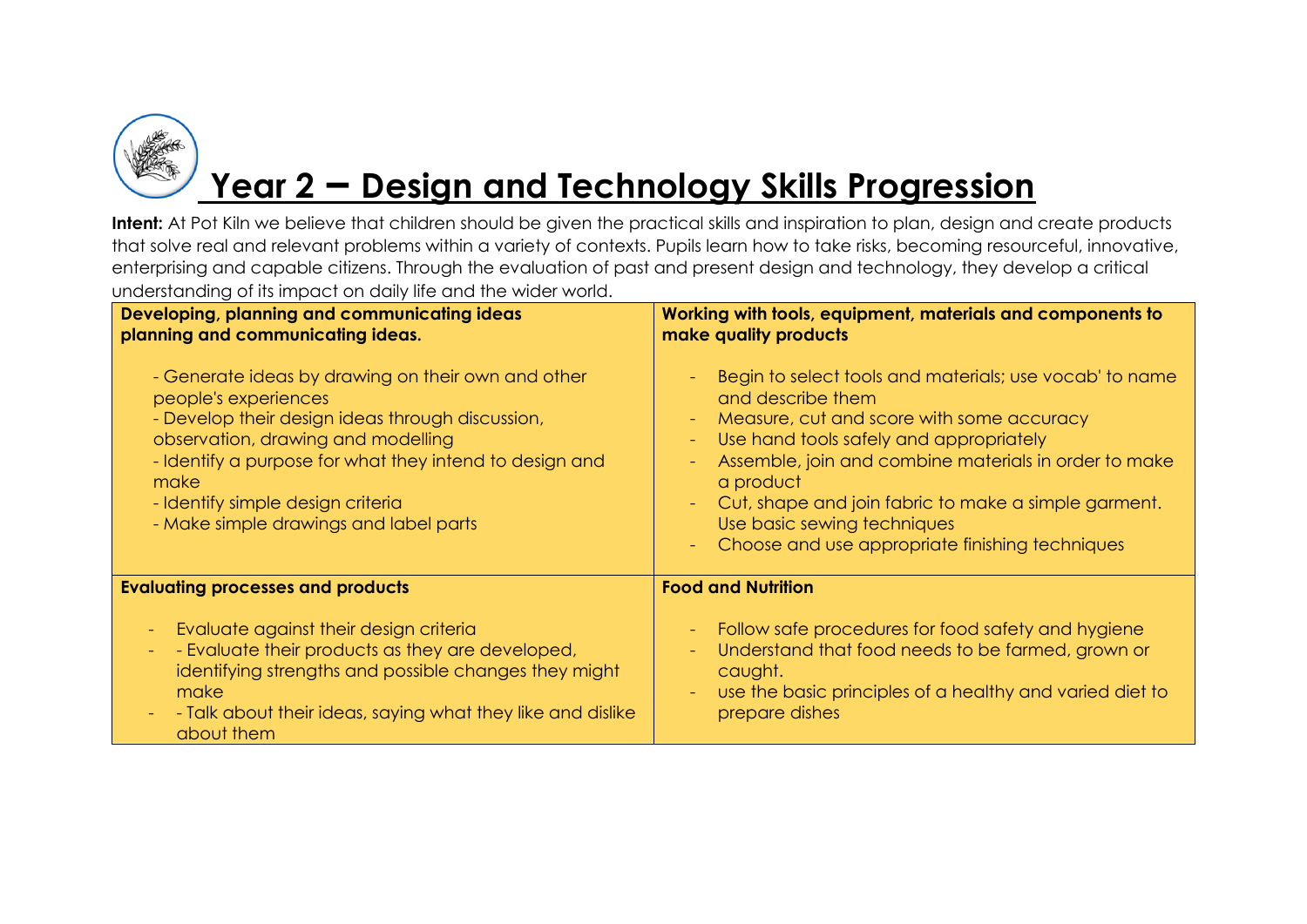

## **Year 3 – Design and Technology Skills Progression**

| Developing, planning and communicating ideas<br>planning and communicating ideas.                                                                                                                                                                                                                                               | Working with tools, equipment, materials and components to<br>make quality products                                                                                                                                                                                                                                                                                                                                                                                                                                                                       |
|---------------------------------------------------------------------------------------------------------------------------------------------------------------------------------------------------------------------------------------------------------------------------------------------------------------------------------|-----------------------------------------------------------------------------------------------------------------------------------------------------------------------------------------------------------------------------------------------------------------------------------------------------------------------------------------------------------------------------------------------------------------------------------------------------------------------------------------------------------------------------------------------------------|
| - Generate ideas for an item considering its purpose and<br>the user/s<br>- Identify a purpose and establish criteria for a successful<br>product.<br>- Plan the order of their work before starting<br>- Explore, develop and communicate design proposals by<br>modelling ideas<br>- Make drawings with labels when designing | Select tools and techniques for making their product<br>Measure, mark out, cut, score and assemble<br>components with more accuracy<br>Work safely and accurately with a range of simple tools<br>$\overline{\phantom{a}}$<br>Think about their ideas as they make progress and be<br>willing change things if this helps them improve their<br>work<br>Measure, tape or pin, cut and join fabric with some<br>accuracy<br>Use finishing techniques strengthen and improve the<br>appearance of their product using a range of<br>equipment including ICT |
| <b>Evaluating processes and products</b>                                                                                                                                                                                                                                                                                        | <b>Food and Nutrition</b>                                                                                                                                                                                                                                                                                                                                                                                                                                                                                                                                 |
| Evaluate their product against original design criteria<br>e.g. how well it meets its intended purpose<br>Disassemble and evaluate familiar products                                                                                                                                                                            | Demonstrate hygienic food preparation and storage<br>Talk about the different food groups and name food<br>from each group.<br>Understand that food has to be grown, farmed or<br>caught in Europe and the wider world.<br>Use a wider variety of ingredients and techniques to<br>prepare and combine ingredients safely.                                                                                                                                                                                                                                |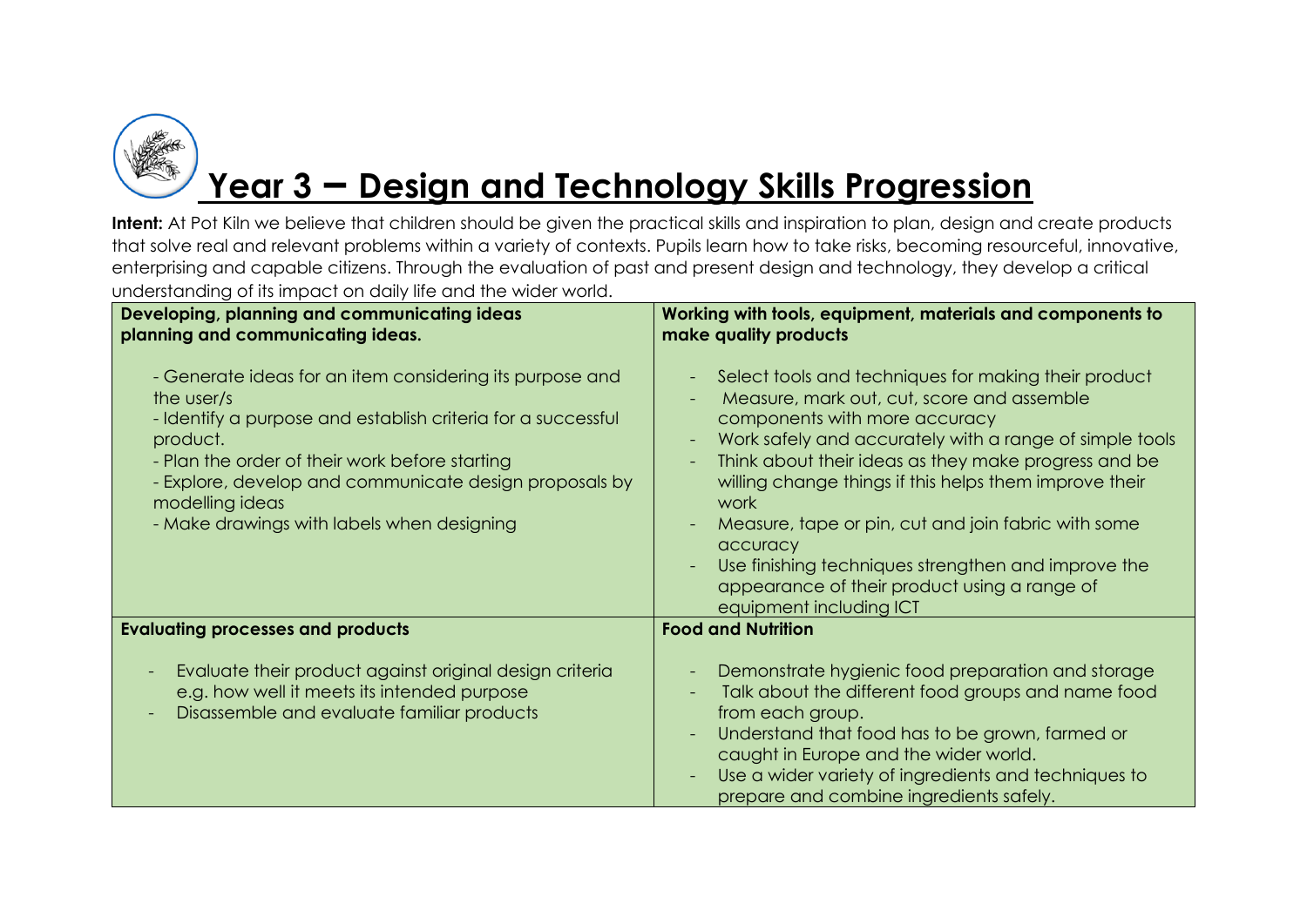

# **Year 4 – Design and Technology Skills Progression**

| Developing, planning and communicating ideas                         | Working with tools, equipment, materials and components to                                                                                                                                                                                                                                       |
|----------------------------------------------------------------------|--------------------------------------------------------------------------------------------------------------------------------------------------------------------------------------------------------------------------------------------------------------------------------------------------|
| planning and communicating ideas.                                    | make quality products                                                                                                                                                                                                                                                                            |
| - Generate ideas, considering the purposes for which they            | Select appropriate tools and techniques for making                                                                                                                                                                                                                                               |
| are designing                                                        | their product                                                                                                                                                                                                                                                                                    |
| - Make labelled drawings from different views showing                | Measure, mark out, cut and shape a range of materials,                                                                                                                                                                                                                                           |
| specific features                                                    | using appropriate tools, equipment and techniques                                                                                                                                                                                                                                                |
| - Develop a clear idea of what has to be done, planning              | Join and combine materials and components                                                                                                                                                                                                                                                        |
| how to use materials, equipment and processes, and                   | accurately in temporary and permanent ways                                                                                                                                                                                                                                                       |
| suggesting alternative methods of making, if the first               | Sew using a range of different stitches, weave and knit                                                                                                                                                                                                                                          |
| attempts fail                                                        | Measure, tape or pin, cut and join fabric with some                                                                                                                                                                                                                                              |
| - Evaluate products and identify criteria that can be used           | accuracy                                                                                                                                                                                                                                                                                         |
| for their own designs                                                | Use simple graphical communication techniques                                                                                                                                                                                                                                                    |
| <b>Evaluating processes and products</b>                             | <b>Food and Nutrition</b>                                                                                                                                                                                                                                                                        |
| Evaluate their work both during and at the end of the                | Understand what makes a healthy and balanced diet,                                                                                                                                                                                                                                               |
| assignment<br>Evaluate their products carrying out appropriate tests | and that different foods and drinks provide different<br>substances the body needs to be healthy and active.<br>Understand seasonality and the advantages of eating<br>seasonal and locally produced food.<br>Read and follow recipes which involve several<br>processes, skills and techniques. |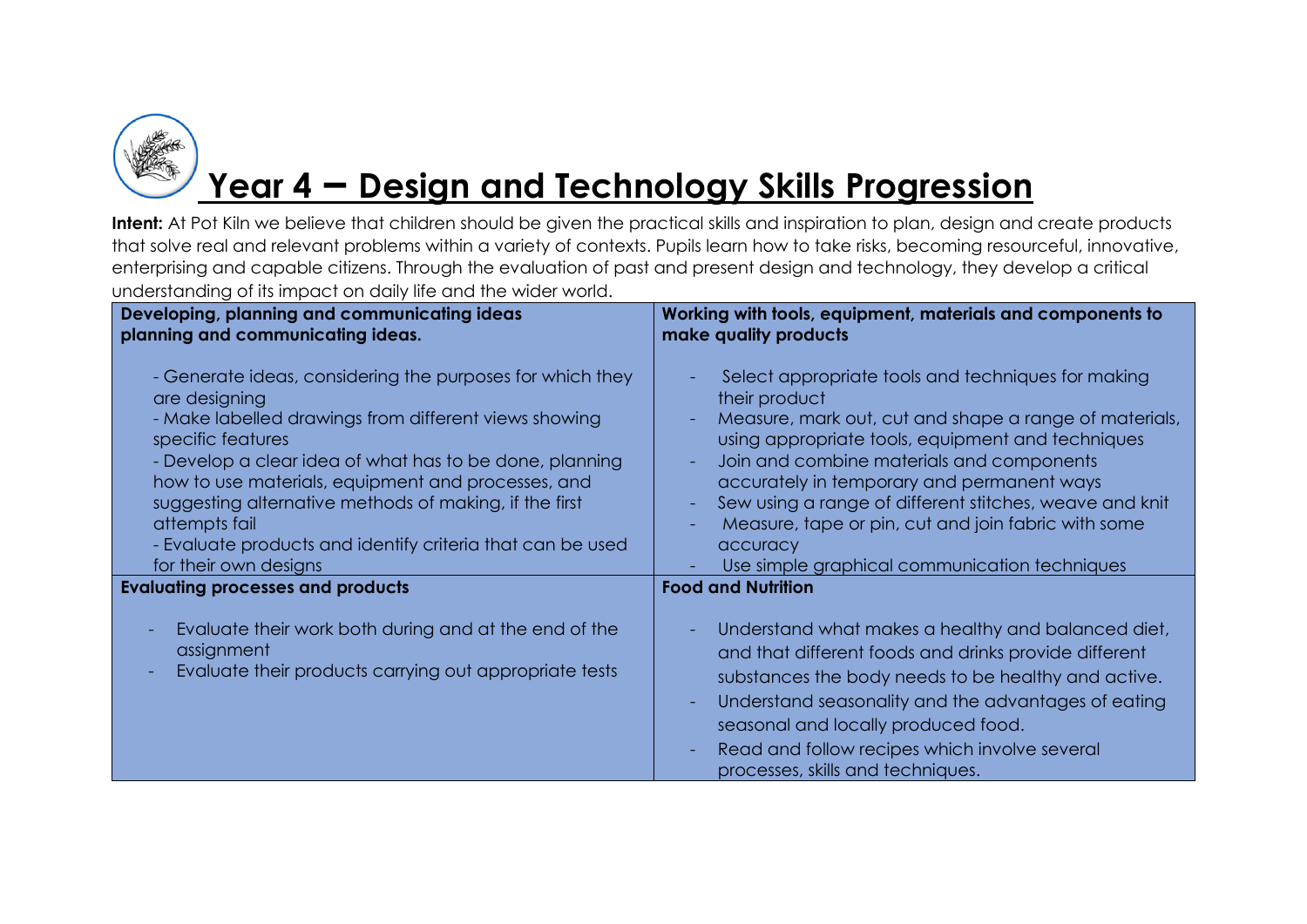

## **Year 5 – Design and Technology Skills Progression**

| Developing, planning and communicating ideas<br>planning and communicating ideas.<br>Generate ideas through brainstorming and identify a<br>purpose for their product<br>Draw up a specification for their design<br>$\overline{\phantom{a}}$<br>Develop a clear idea of what has to be done, planning<br>how to use materials, equipment and processes, and<br>suggesting alternative methods of making if the first<br>attempts fail<br>Use results of investigations, information sources,<br>$\overline{\phantom{a}}$<br>including ICT when developing design ideas | Working with tools, equipment, materials and components to<br>make quality products<br>Select appropriate materials, tools and techniques<br>Measure and mark out accurately<br>Use skills in using different tools and equipment safely<br>and accurately<br>Cut and join with accuracy to ensure a good-quality<br>finish to the product                                                                                                                                                                                                  |
|-------------------------------------------------------------------------------------------------------------------------------------------------------------------------------------------------------------------------------------------------------------------------------------------------------------------------------------------------------------------------------------------------------------------------------------------------------------------------------------------------------------------------------------------------------------------------|---------------------------------------------------------------------------------------------------------------------------------------------------------------------------------------------------------------------------------------------------------------------------------------------------------------------------------------------------------------------------------------------------------------------------------------------------------------------------------------------------------------------------------------------|
| <b>Evaluating processes and products</b><br>Evaluate a product against the original design<br>specification<br>Evaluate it personally and seek evaluation from others                                                                                                                                                                                                                                                                                                                                                                                                   | <b>Food and Nutrition</b><br>Weigh and measure accurately (time, dry ingredients,<br>liquids)<br>Apply the rules for basic food hygiene and other safe<br>practices e.g. hazards relating to the use of ovens<br>Understand the main food groups and the different<br>nutrients that are important for health.<br>Understand how a variety of ingredients are grown,<br>reared, caught and processed to make them safe and<br>palatable / tasty to eat<br>Select appropriate ingredients and a wide range of<br>techniques to combine them. |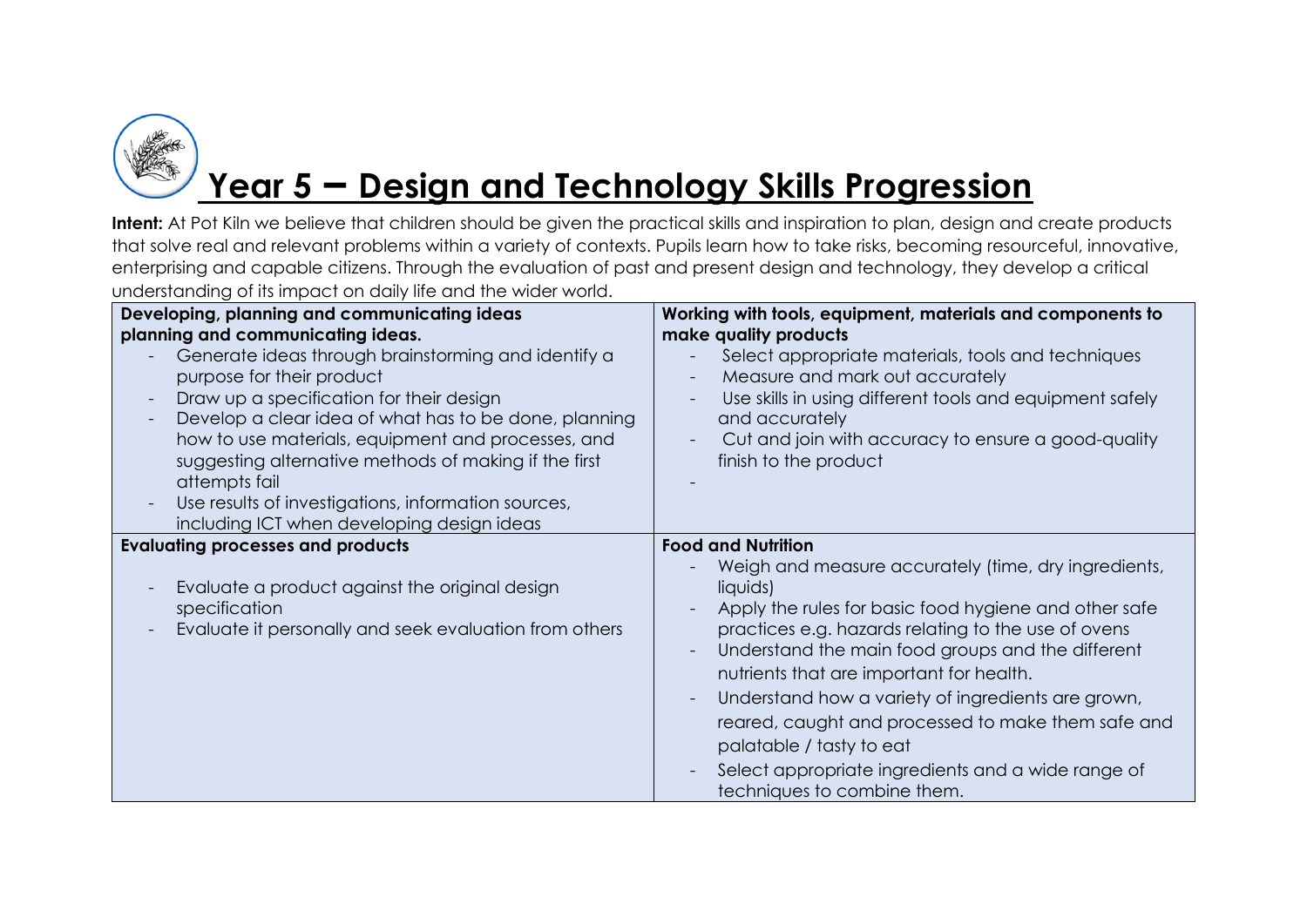

## **Year 6 – Design and Technology Skills Progression**

| Developing, planning and communicating ideas                                                                                    | Working with tools, equipment, materials and components to                           |
|---------------------------------------------------------------------------------------------------------------------------------|--------------------------------------------------------------------------------------|
| planning and communicating ideas.                                                                                               | make quality products                                                                |
| - Communicate their ideas through detailed labelled                                                                             | Select appropriate tools, materials, components and                                  |
| drawings                                                                                                                        | techniques                                                                           |
| - Develop a design specification                                                                                                | Assemble components make working models                                              |
| - Explore, develop and communicate aspects of their                                                                             | Use tools safely and accurately                                                      |
| design proposals by modelling their ideas in a variety of                                                                       | Construct products using permanent joining techniques                                |
| ways                                                                                                                            | Make modifications as they go along                                                  |
| - Plan the order of their work, choosing appropriate                                                                            | Pin, sew and stitch materials together create a product                              |
| materials, tools and techniques                                                                                                 | Achieve a quality product                                                            |
| <b>Evaluating processes and products</b><br>Evaluate their products identifying strengths and areas<br>$\overline{\phantom{a}}$ | <b>Food and Nutrition</b><br>Confidently plan a series of healthy meals based on the |
| for development, and carrying out appropriate tests                                                                             | principles of a healthy and varied diet.                                             |
| Record their evaluations using drawings with labels                                                                             | Use information on food labels to inform choices.                                    |
| $\equiv$                                                                                                                        | Research, plan and prepare and cook a savoury dish,                                  |
| Evaluate against their original criteria and suggest ways                                                                       | applying his/her knowledge of ingredients and his/her                                |
| that their product could be improved                                                                                            | technical skills.                                                                    |